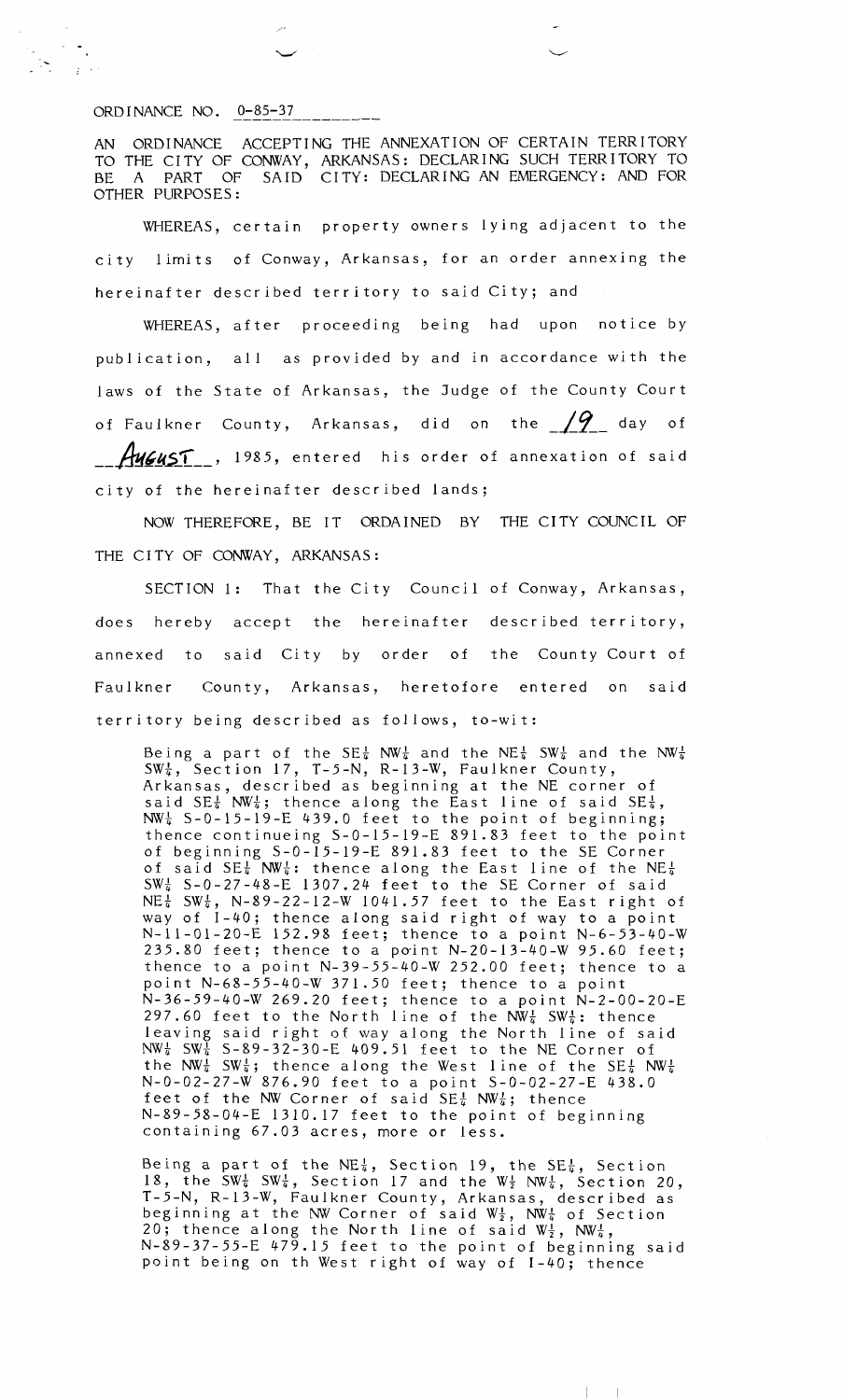continuing N-89-37-55-E 417.65 feet to the East right<br>of way of I-40; thence along said right of way to a point S-5-36-40-E 282.05 feet; thence to a point S-12-16-40-E 787.50 feet; thence to a point S-15-28-40-E 860.30 feet to the intersection of said East right of way with the East line of said  $\mathbb{W}^1_{\frac{1}{2}}$   $\mathsf{NW}^\mathsf{T}_{\frac{1}{2}}$  ; thence along said East line S-0-11-56-W 778.11 feet to the SE Corner of the  $\mathbb{W}^1_2$   $\mathsf{NW}^1_4$  thence along said South line S-89-52-32-W 1302.09 feet to the SE Corner of the  $SE_{\frac{t}{2}}^{t}$  NE $\frac{t}{2}$  of Section 19; thence along the South line of said  $SE_{\frac{1}{4}}^{1}$  NE $\frac{1}{4}$  S-88-51-38-W 839.72 feet to the East right of way of State Hyw. #365; thence along said right of way N-23-16-01-W 735.67 feet; thence leaving said right of way N-66-43-59-E 400.0 feet; thence parallel with said East right of way N-23-16-01-W 1880.0 feet to a point 102.54 feet S-0-21-44-E of the NE Corner of Eugene Hartman property; thence N-0-21-44-W 102.54 feet to the NE Corner of Eugene Hartman property, said point being on the Section line between 18 and 19; thence N-28-18-13-W 833.93 feet; thence N-6-38-02-W 366.10 feet to the South line of Conway Industrial Park; thence along said South line N-89-36-00-E 1795.87 feet to the West right of way of 1-40; thence along said right of way to a point S-50-36-E 64.32 feet; thence to a point S-61-37-17-E 221.18 feet; thence to a point S-61-37-17-E 221.18 feet; thence to a point S-43-27-30-E 276.13 feet; thence to a point S-22-43-55-E 217.51 feet; thence to a point S-9-27-11-E 521.71 feet; thence to a point S-9-25-10-E 37.96 feet to the point of beginning containing 188.91 acres, more or less.

Being a part of the NE $\frac{1}{4}$  NW $\frac{1}{4}$  and the NW $\frac{1}{4}$  NE $\frac{1}{4}$  Section 17, T-5-N, R-13-W, Faulkner County, Arkansas, described as beginning at the SW Corner of said  $\texttt{NW}^\texttt{1}_\texttt{4}$  , thence S-89-14-36-E 100.0 feet to the point of beginning; thence parallel with the West line of said  $NW_{\frac{1}{4}}$   $NE_{\frac{1}{4}}$ N-1-46-54-E 725.10 feet; thence N-88-48-43-W 1190.67 feet to the East right of way of 1-40; thence along said East right of way N-21-45-27-E 610.55 feet to the North line of  $NE_{\frac{1}{4}}$  NW $_{\frac{1}{4}}$ ; thence along said North line East 608.66 feet; thence South 361.50 feet; thence East 361.50 feet; thence North 361.50 feet; thence North 361.50 feet to the North line of the  $\texttt{NW}^1_{\overline{u}}$   $\texttt{NE}^1_{\overline{u}}$ ; thence along said North line East 756.10 feet to a point in line with the West right of way of a county road; thence along said West right of way S-13-29-10-E 1368.80 feet to the South line of said  $\texttt{NW}^1_{\frac{1}{4}}$   $\texttt{NE}^1_{\frac{1}{4}}$ ; thence along said South line N-89-14-36-W 1104.03 feet to the point of beginning containing 39.54 acres, more or less.

And that the said above described lands and territory be and the same hereby are, declared to be a part of the City of Conway, Faulkner County, Arkansas.

SECTION 2: This property shall come into the City of Conway in Ward  $\mathcal{L}_{\text{max}}$ , and shall be zoned  $\mathcal{L}_{\text{max}}$ 

SECTION 3: It is ascertained and declared that it is necessary for the protection and preservation of the public health and saftey that the foregoing ordinance shall take effect and be in force from and after its passage and publication.